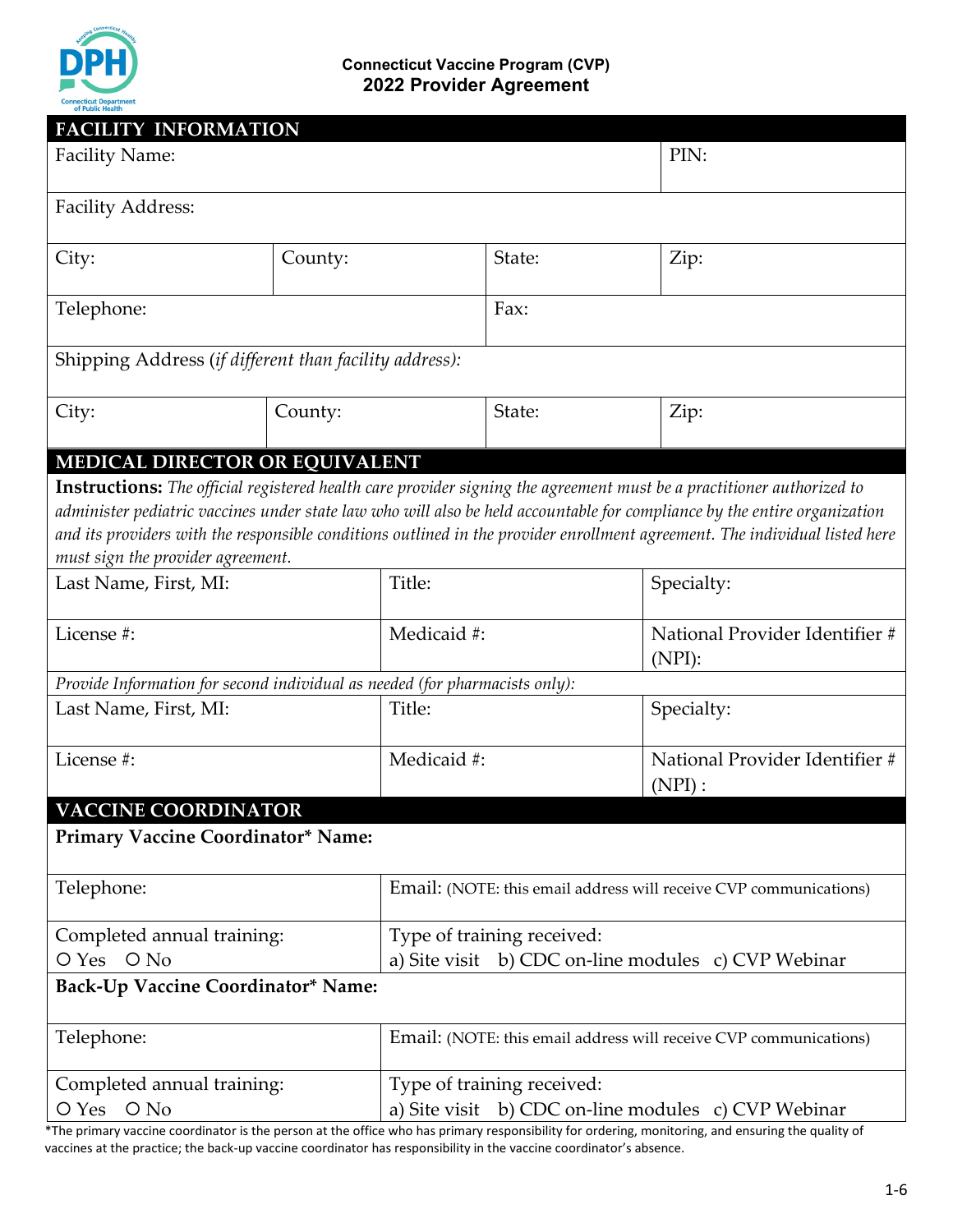

# **PROVIDERS PRACTICING AT THIS FACILITY** *(additional spaces for providers at end of form)*

**Instructions:** *List below all licensed health care providers (MD, DO, NP, PA, pharmacist, APRN, RN) at your facility who have prescribing or administering authority.*

| <b>Provider First and Last Name</b> | $\overline{T}$ itle |        | Prescribes Administers | License # | <b>Medicaid #</b> | NPI# |
|-------------------------------------|---------------------|--------|------------------------|-----------|-------------------|------|
|                                     |                     | $\Box$ | $\Box$                 |           |                   |      |
|                                     |                     | $\Box$ | $\Box$                 |           |                   |      |
|                                     |                     | $\Box$ | $\Box$                 |           |                   |      |
|                                     |                     | $\Box$ | $\Box$                 |           |                   |      |
|                                     |                     | $\Box$ | $\Box$                 |           |                   |      |
|                                     |                     | $\Box$ | $\Box$                 |           |                   |      |
|                                     |                     | $\Box$ | $\Box$                 |           |                   |      |
|                                     |                     | $\Box$ | $\Box$                 |           |                   |      |
|                                     |                     | $\Box$ | $\Box$                 |           |                   |      |
|                                     |                     | $\Box$ | $\Box$                 |           |                   |      |
|                                     |                     | $\Box$ | $\Box$                 |           |                   |      |
|                                     |                     | $\Box$ | $\Box$                 |           |                   |      |
|                                     |                     | $\Box$ | $\Box$                 |           |                   |      |
|                                     |                     | $\Box$ | $\Box$                 |           |                   |      |
|                                     |                     | $\Box$ | $\Box$                 |           |                   |      |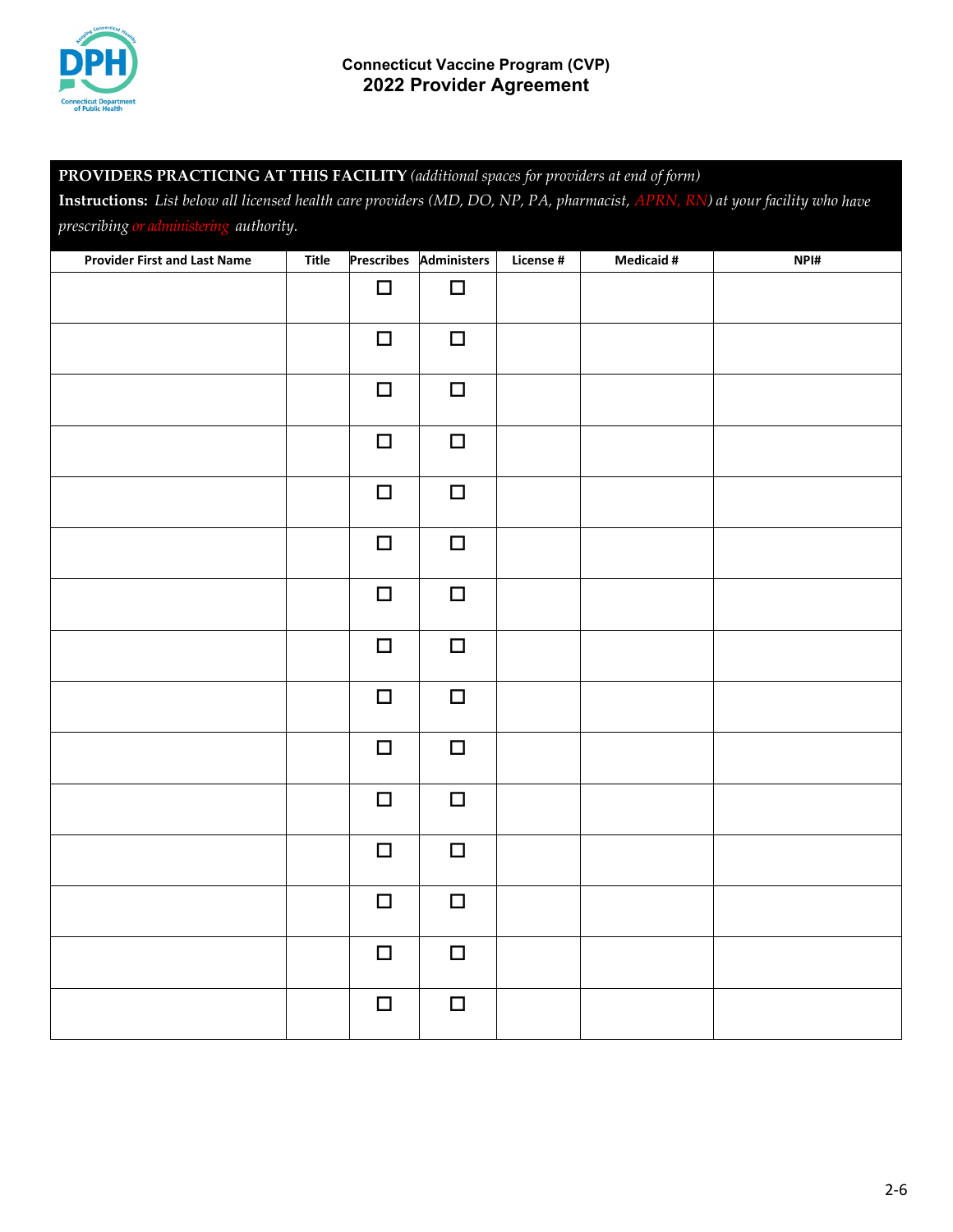

## **PROVIDER AGREEMENT**

| equivalent: | To receive publicly funded vaccines at no cost, I agree to the following conditions, on behalf of myself and all the<br>practitioners, nurses, and others associated with the health care facility of which I am the medical director or                                                                                                                                                                                                                                                                                                                                                                                                                                                                                                                                                                                                                                                                                                                                                                                                                                                                                                                                                                                                                                                                                                                                                                                  |
|-------------|---------------------------------------------------------------------------------------------------------------------------------------------------------------------------------------------------------------------------------------------------------------------------------------------------------------------------------------------------------------------------------------------------------------------------------------------------------------------------------------------------------------------------------------------------------------------------------------------------------------------------------------------------------------------------------------------------------------------------------------------------------------------------------------------------------------------------------------------------------------------------------------------------------------------------------------------------------------------------------------------------------------------------------------------------------------------------------------------------------------------------------------------------------------------------------------------------------------------------------------------------------------------------------------------------------------------------------------------------------------------------------------------------------------------------|
| 1.          | I will annually submit a provider profile representing populations served by my practice/facility. I will submit<br>more frequently if 1) the number of children served changes or 2) the status of the facility changes during the<br>calendar year.                                                                                                                                                                                                                                                                                                                                                                                                                                                                                                                                                                                                                                                                                                                                                                                                                                                                                                                                                                                                                                                                                                                                                                     |
| 2.          | I will screen patients and document eligibility status at each immunization encounter for VFC eligibility (i.e.,<br>federally or state vaccine-eligible) and administer VFC-purchased vaccine by such category only to children who<br>are 18 years of age or younger who meet one or more of the following categories:<br>A. Federal Vaccine-eligible Children (VFC eligible)<br>1. Are an American Indian or Alaska Native;<br>Are enrolled in Medicaid;<br>2.<br>3. Have no health insurance;<br>Are underinsured: A child who has health insurance, but the coverage does not include vaccines; a child<br>4.<br>whose insurance covers only selected vaccines (VFC-eligible for non-covered vaccines only).<br>Underinsured children are eligible to receive VFC vaccine only through a Federally Qualified Health<br>Center (FQHC), or Rural Health Clinic (RHC) or under an approved deputization agreement.<br>B. State Vaccine-eligible Children<br>In addition, to the extent that my state designates additional categories of children as "state vaccine-<br>1.<br>eligible", I will screen for such eligibility as listed in the addendum to this agreement and will administer<br>state-funded doses to such children.<br>Children aged 0 through 18 years that do not meet one or more of the eligibility federal vaccine categories (VFC<br>eligible), are not eligible to receive VFC-purchased vaccine. |
| 3.          | For the vaccines identified and agreed upon in the provider profile, I will comply with immunization schedules,<br>dosages, and contraindications that are established by the Advisory Committee on Immunization Practices (ACIP)<br>and included in the VFC program unless:<br>In the provider's medical judgment, and in accordance with accepted medical practice, the provider<br>a)<br>deems such compliance to be medically inappropriate for the child;<br>The particular requirements contradict state law, including laws pertaining to religious and other<br>b)<br>exemptions.                                                                                                                                                                                                                                                                                                                                                                                                                                                                                                                                                                                                                                                                                                                                                                                                                                 |
| 4.          | I will maintain all records related to the vaccine program for a minimum of three years and upon request make<br>these records available for review. Vaccine records include, but are not limited to, vaccine screening and eligibility<br>documentation, billing records, medical records that verify receipt of vaccine, vaccine ordering records, and<br>vaccine purchase and accountability records.                                                                                                                                                                                                                                                                                                                                                                                                                                                                                                                                                                                                                                                                                                                                                                                                                                                                                                                                                                                                                  |
| 5.          | I will immunize eligible children with publicly supplied vaccine at no charge to the patient for the vaccine.                                                                                                                                                                                                                                                                                                                                                                                                                                                                                                                                                                                                                                                                                                                                                                                                                                                                                                                                                                                                                                                                                                                                                                                                                                                                                                             |
| 6.          | Effective January 1, 2020, providers who choose to bill for the vaccine administration fee of a non-Medicaid, VFC-<br>eligible child after the date of service may only issue a single bill to the patient within 90 days of vaccine<br>administration. This policy does not apply to vaccine administration fees billed to Medicaid for children who meet<br>the Medicaid eligibility criteria for the VFC Program. Unpaid administration fees may not be sent to collections,<br>and the provider may not refuse to vaccinate an eligible child whose parents have unpaid vaccine administration<br>fees.                                                                                                                                                                                                                                                                                                                                                                                                                                                                                                                                                                                                                                                                                                                                                                                                               |
| 7.          | <b>VFC Vaccine Eligible Children</b><br>I will not charge a vaccine administration fee to non-Medicaid federal vaccine eligible (uninsured or under-<br>insured) children that exceeds the administration fee cap of \$21.00 per vaccine dose. For Medicaid children, I will<br>accept the reimbursement for immunization administration set by the state Medicaid agency or the contracted<br>Medicaid health plans.<br>State Vaccine Eligible Children                                                                                                                                                                                                                                                                                                                                                                                                                                                                                                                                                                                                                                                                                                                                                                                                                                                                                                                                                                  |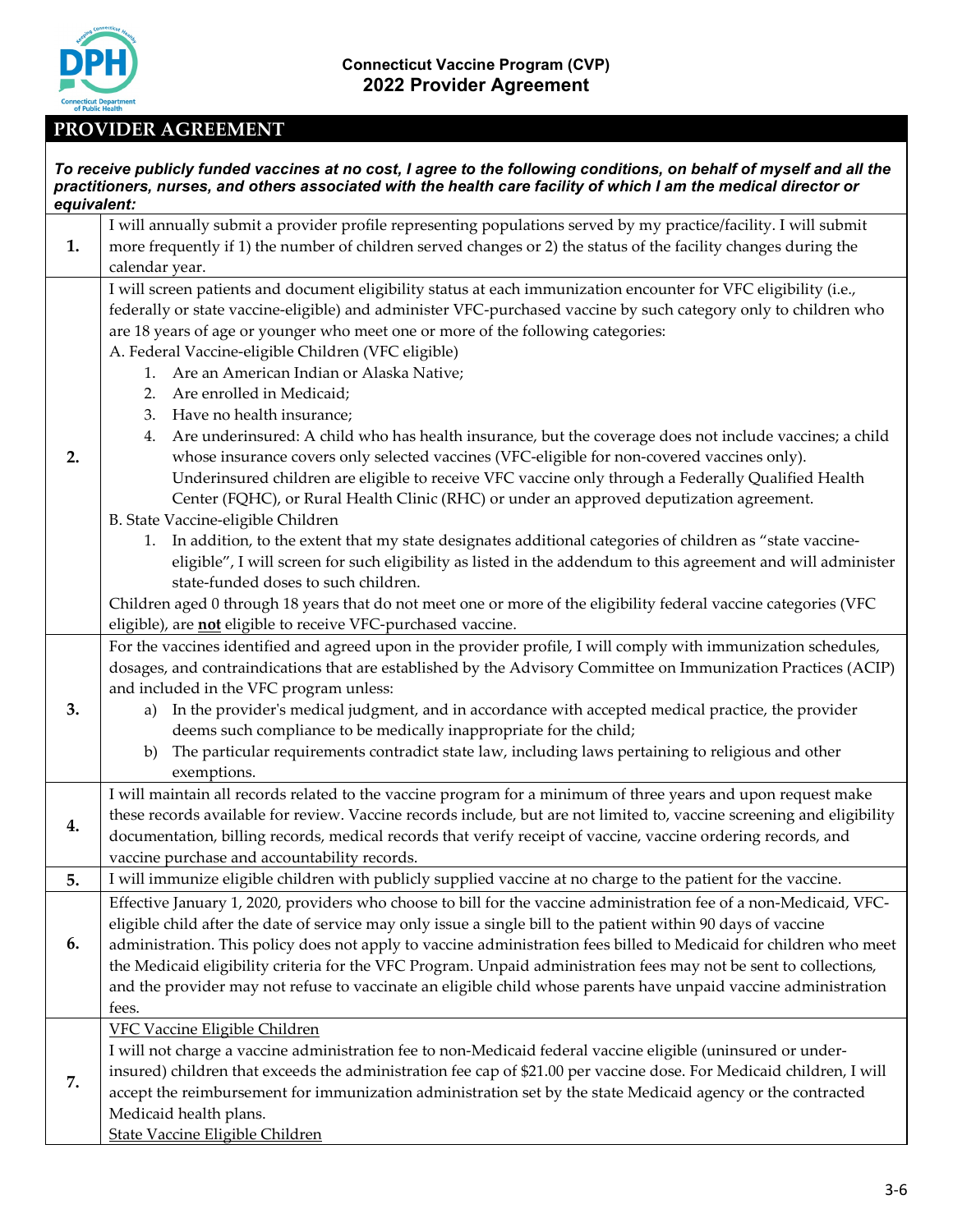

|     | For private insurance patients I will accept the reimbursement for immunization administration up to the maximum<br>allowed per the insurance company's policy.                                                                                                                                                                                                                                                                                                                                                                                                                                                                                                                                                                                                                                                                                                                                                                                                                                                                 |
|-----|---------------------------------------------------------------------------------------------------------------------------------------------------------------------------------------------------------------------------------------------------------------------------------------------------------------------------------------------------------------------------------------------------------------------------------------------------------------------------------------------------------------------------------------------------------------------------------------------------------------------------------------------------------------------------------------------------------------------------------------------------------------------------------------------------------------------------------------------------------------------------------------------------------------------------------------------------------------------------------------------------------------------------------|
|     |                                                                                                                                                                                                                                                                                                                                                                                                                                                                                                                                                                                                                                                                                                                                                                                                                                                                                                                                                                                                                                 |
| 8.  | I will not deny administration of a publicly purchased vaccine to an established patient because the child's<br>parent/guardian/individual of record is unable to pay the administration fee.                                                                                                                                                                                                                                                                                                                                                                                                                                                                                                                                                                                                                                                                                                                                                                                                                                   |
| 9.  | I will distribute the current Vaccine Information Statements (VIS) each time a vaccine is administered and<br>maintain records in accordance with the National Childhood Vaccine Injury Act (NCVIA), which includes<br>reporting clinically significant adverse events to the Vaccine Adverse Event Reporting System (VAERS).                                                                                                                                                                                                                                                                                                                                                                                                                                                                                                                                                                                                                                                                                                   |
| 10. | I will comply with the requirements for vaccine management including:<br>Ordering vaccine and maintaining appropriate vaccine inventories;<br>a)<br>Not storing vaccine in dormitory-style units at any time;<br>b)<br>Storing vaccine under proper storage conditions at all times. Refrigerator and freezer vaccine storage units<br>C)<br>and temperature monitoring equipment and practices must meet CVP storage and handling requirements<br>including use of a data logger style thermometer for all CVP supplied vaccine;<br>Returning all spoiled/expired public vaccines to CDC's centralized vaccine distributor within two months<br>d)<br>of spoilage/expiration<br>I agree to operate within the VFC program in a manner intended to avoid fraud and abuse. Consistent with<br>"fraud" and "abuse" as defined in the Medicaid regulations at 42 CFR § 455.2, and for the purposes of the VFC                                                                                                                      |
| 11. | Program:<br>Fraud: is an intentional deception or misrepresentation made by a person with the knowledge that the deception<br>could result in some unauthorized benefit to himself or some other person. It includes any act that constitutes<br>fraud under applicable federal or state law.<br>Abuse: provider practices that are inconsistent with sound fiscal, business, or medical practices and result in an<br>unnecessary cost to the Medicaid program, (and/or including actions that result in an unnecessary cost to the<br>immunization program, a health insurance company, or a patient); or in reimbursement for services that are not<br>medically necessary or that fail to meet professionally recognized standards for health care. It also includes<br>recipient practices that result in unnecessary cost to the Medicaid program.                                                                                                                                                                        |
| 12. | I will participate in VFC program compliance site visits including unannounced visits, and other educational<br>opportunities associated with VFC program requirements.                                                                                                                                                                                                                                                                                                                                                                                                                                                                                                                                                                                                                                                                                                                                                                                                                                                         |
| 13. | Should my staff, representative, or I access VTrckS, I agree to:<br>Be bound by CDC's terms of use for interacting with the online ordering system. I further agree to be<br>a)<br>bound by any applicable federal laws, regulations or guidelines related to accessing a CDC system and<br>ordering publically funded vaccines, and<br>b) In advance of any VTrckS access by my staff, representative or myself, I will identify each member of my<br>staff or representative who is authorized to order vaccines on my behalf. In addition, I will maintain a<br>record of each staff member who is authorized to order vaccines on my behalf. If changes occur, I will<br>inform the Connecticut Vaccine Program within 24 hours of any change in status of current staff members<br>or representatives who are no longer authorized to order vaccines, or the addition of any new staff<br>authorized to order on my behalf. I certify that my identification is represented correctly on this provider<br>enrollment form. |
| 14. | For pharmacies, urgent care, or school located vaccine clinics, I agree to:<br>a) Vaccinate all "walk-in" VFC-eligible children and<br>Not refuse to vaccinate VFC-eligible children based on a parent's inability to pay the administration fee.<br>b)<br>Note: "Walk-in" refers to any VFC eligible child who presents requesting a vaccine; not just established patients. "Walk-in" does not mean<br>that a provider must serve VFC patients without an appointment. If a provider's office policy is for all patients to make an appointment to<br>receive immunizations then the policy would apply to VFC patients as well.                                                                                                                                                                                                                                                                                                                                                                                              |
| 15. | I agree to replace vaccine purchased with state and federal funds that are deemed non-viable due to provider<br>negligence on a dose-for-dose basis.                                                                                                                                                                                                                                                                                                                                                                                                                                                                                                                                                                                                                                                                                                                                                                                                                                                                            |
| 16. | I understand this facility or the Connecticut Vaccine Program may terminate this agreement at any time. If I<br>choose to terminate this agreement, I will properly return any unused state and federal vaccine as directed by the<br>Connecticut Vaccine Program.                                                                                                                                                                                                                                                                                                                                                                                                                                                                                                                                                                                                                                                                                                                                                              |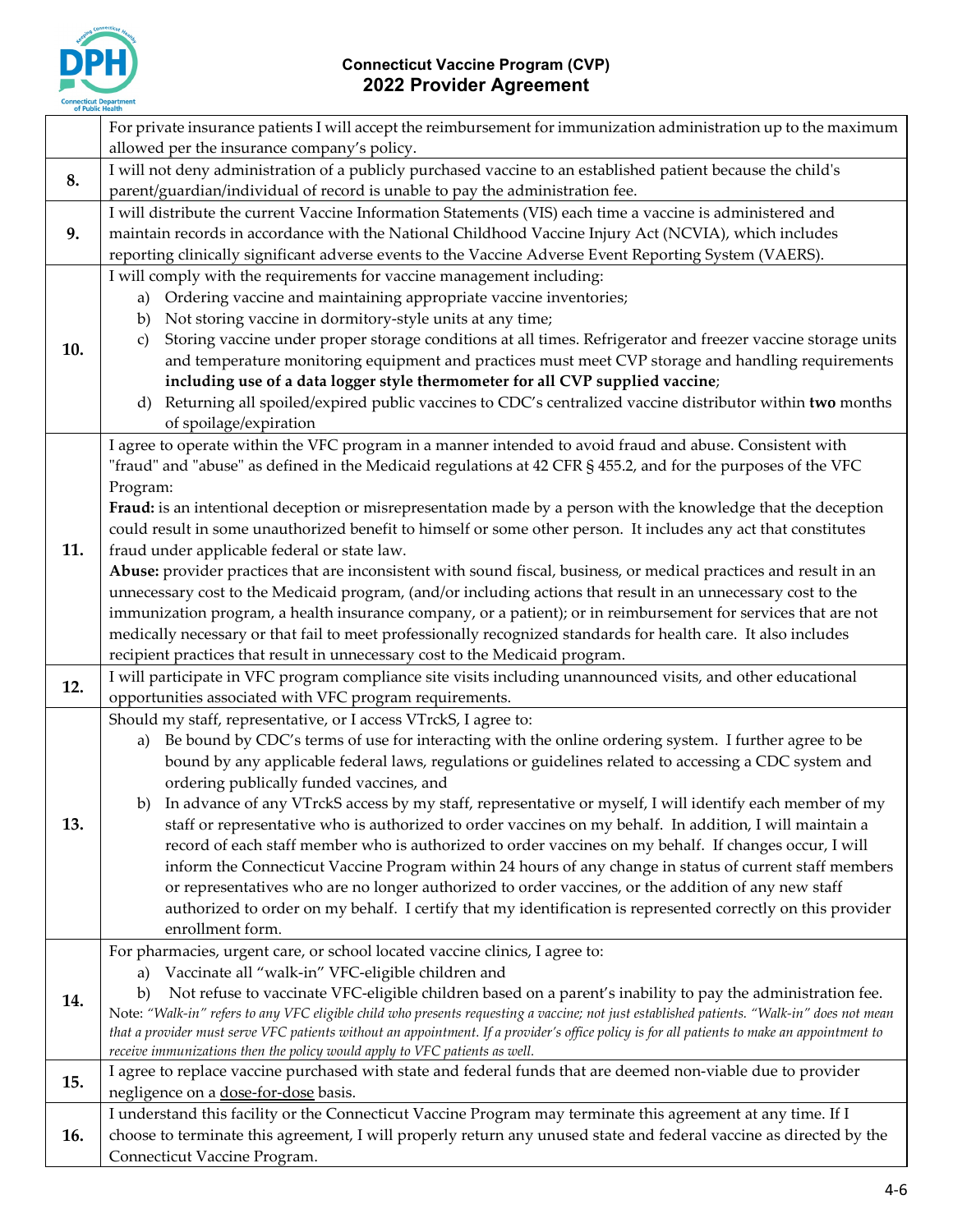

| By signing this form, I certify on behalf of myself and all immunization providers in this facility, I have read and<br>agree to the vaccine enrollment requirements listed above and understand I am accountable (and each listed<br>provider is individually accountable) for compliance with these requirements. |       |  |  |
|---------------------------------------------------------------------------------------------------------------------------------------------------------------------------------------------------------------------------------------------------------------------------------------------------------------------|-------|--|--|
| Medical Director or Equivalent Name (print):                                                                                                                                                                                                                                                                        |       |  |  |
| Signature:                                                                                                                                                                                                                                                                                                          | Date: |  |  |
| Name (print) Second individual as needed:                                                                                                                                                                                                                                                                           |       |  |  |
| Signature:                                                                                                                                                                                                                                                                                                          | Date: |  |  |